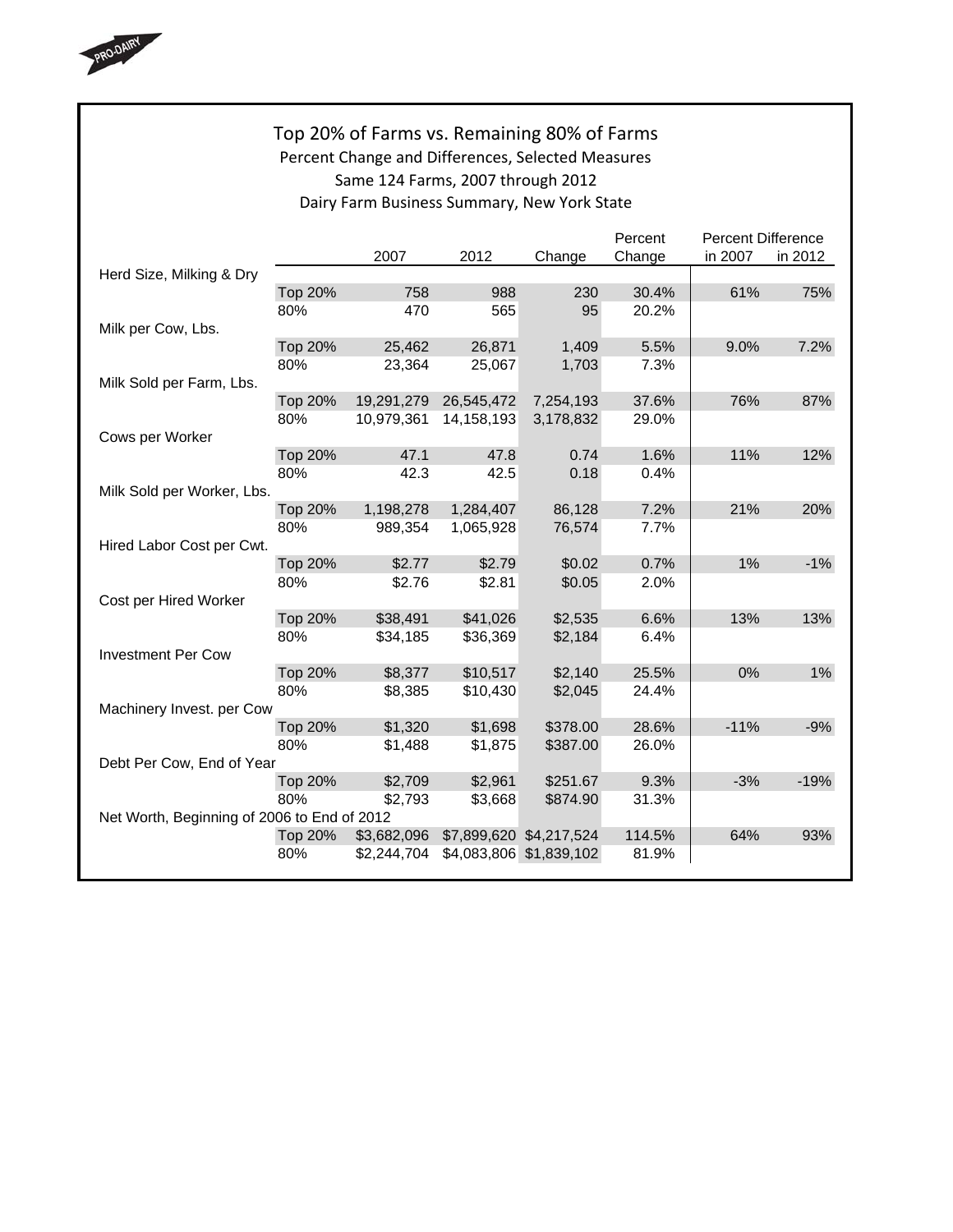

# Top 20% of Farms vs. Remaining 80% of Farms Selected Measures, Six Year Comparison Same 124 Farms, 2007 ‐ 2012 Dairy Farm Business Summary, New York State

|                                         | 2007      | 2008      | 2009      | 2010      | 2011      | 2012      |
|-----------------------------------------|-----------|-----------|-----------|-----------|-----------|-----------|
| Net Investment Per Cow                  |           |           |           |           |           |           |
| Top 20%                                 | $-$ \$994 | $-$1,001$ | $-$ \$503 | $-$ \$671 | $-$1,326$ | $-$1,125$ |
| Remaining 80%<br>Farm Capital per Cow   | $-$ \$678 | $-$1,039$ | $-$ \$528 | $-$576$   | $-$761$   | $-$908$   |
|                                         | \$8,377   | \$9,148   | \$8,933   | \$8,717   | \$9,625   | \$10,517  |
|                                         | \$8,385   | \$9,148   | \$9,218   | \$9,193   | \$9,760   | \$10,430  |
| Tillable Acres per Cow                  |           |           |           |           |           |           |
|                                         | 1.81      | 1.84      | 1.90      | 1.82      | 1.85      | 1.85      |
|                                         | 2.12      | 2.17      | 2.15      | 2.13      | 2.12      | 2.15      |
| Corn Grain Acres per Cow                |           |           |           |           |           |           |
|                                         | 0.19      | 0.30      | 0.31      | 0.30      | 0.26      | 0.21      |
|                                         | 0.29      | 0.32      | 0.30      | 0.31      | 0.30      | 0.27      |
|                                         |           |           |           |           |           |           |
| Crop Revenue, Per Cow                   |           | \$232     | \$100     | \$220     | \$123     | \$245     |
|                                         | \$129     |           |           |           |           |           |
| Cull Rate, Percent                      | \$155     | \$248     | \$72      | \$187     | \$124     | \$188     |
|                                         | 33%       | 33%       | 34%       | 33%       | 35%       | 37%       |
|                                         | 32%       | 34%       | 34%       | 35%       | 36%       | 34%       |
| Net Calf & Cow Income, per Cow(1)       |           |           |           |           |           |           |
|                                         | \$315     | \$333     | \$347     | \$465     | \$556     | \$638     |
|                                         | \$278     | \$256     | \$274     | \$267     | \$312     | \$380     |
| <b>Percent Heifers to Cows</b>          |           |           |           |           |           |           |
|                                         | 79%       | 82%       | 84%       | 87%       | 88%       | 86%       |
|                                         | 81%       | 84%       | 87%       | 86%       | 87%       | 87%       |
| Operating Cost to Produce Milk per Cwt. |           |           |           |           |           |           |
|                                         | \$12.92   | \$13.74   | \$12.57   | \$12.28   | \$14.33   | \$14.96   |
|                                         | \$13.87   | \$15.49   | \$13.86   | \$14.11   | \$15.99   | \$16.06   |
| Total Cost to Produce Milk per Cwt.     |           |           |           |           |           |           |
|                                         | \$15.81   | \$16.85   | \$15.56   | \$15.32   | \$17.74   | \$18.53   |
|                                         | \$17.25   | \$19.02   | \$17.23   | \$17.42   | \$19.58   | \$19.81   |
| Net Farm Income Per Cow                 |           |           |           |           |           |           |
|                                         | \$1,624   | \$1,100   | \$72      | \$1,194   | \$1,675   | \$975     |
|                                         | \$1,187   | \$568     | $-$ \$328 | \$545     | \$976     | \$509     |
| Net Milk Price per Cwt.                 |           |           |           |           |           |           |
|                                         | \$19.75   | \$18.43   | \$13.20   | \$17.18   | \$21.20   | \$19.22   |
|                                         | \$19.52   | \$18.42   | \$12.95   | \$16.82   | \$20.62   | \$18.77   |
| Farm Operating Receipts per Cwt.        |           |           |           |           |           |           |
|                                         | \$22.80   | \$21.86   | \$16.35   | \$20.65   | \$24.61   | \$23.38   |
|                                         | \$23.15   | \$22.38   | \$16.56   | \$20.33   | \$24.17   | \$23.02   |
| Working Capital as Percent of Expenses  |           |           |           |           |           |           |
|                                         | 25%       | 22%       | 14%       | 22%       | 30%       | 27%       |
|                                         | 23%       | 17%       | 12%       | 17%       | 19%       | 19%       |
|                                         |           |           |           |           |           |           |

(1) Net Calf & Cow Income, per Cow = cattle revenue plus calf revenue - purchased replacement - expansion cattle expense.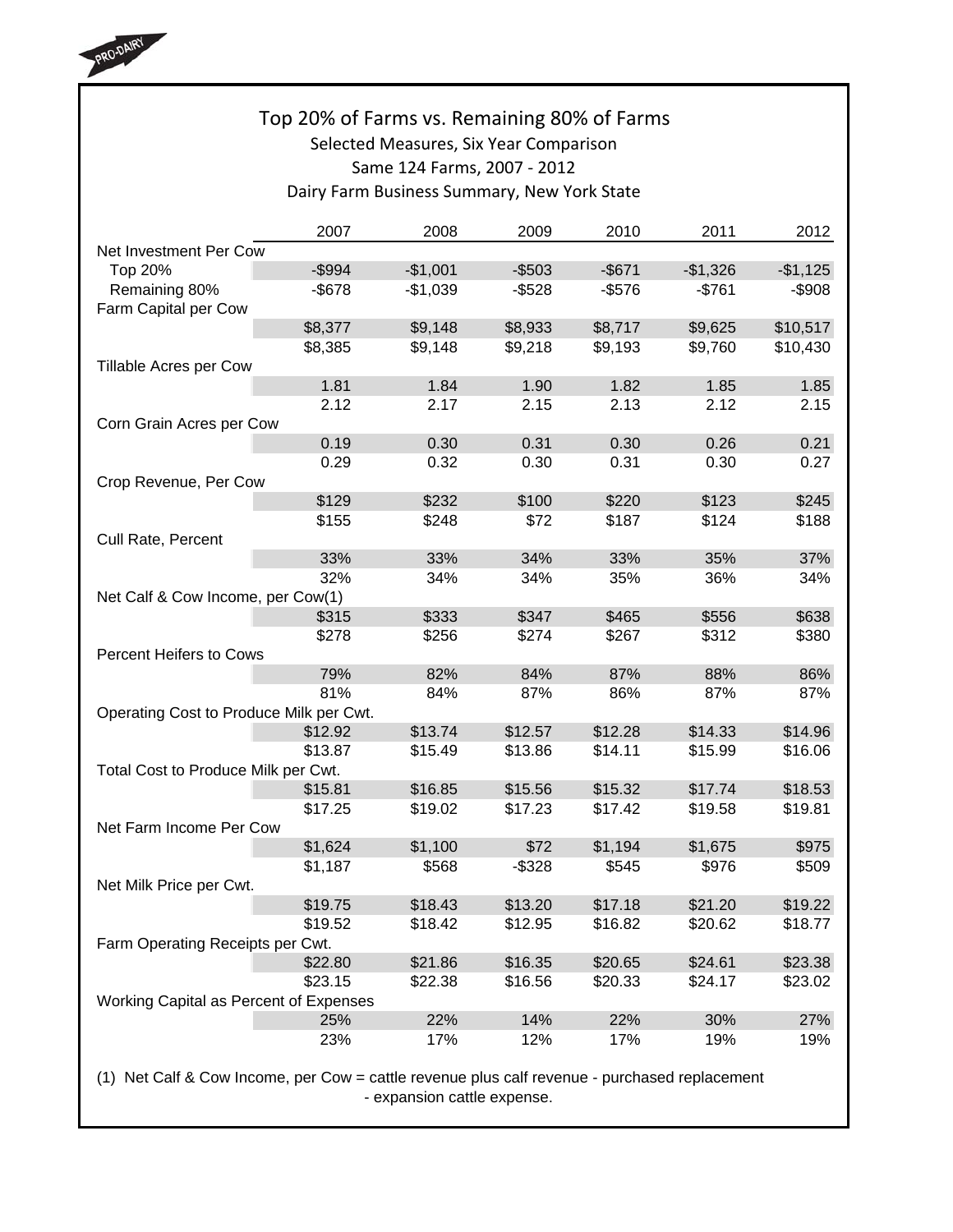

|                                                                                                   | 2006                                                                 | 2007    | 2008    | 2009    | 2010    | 2011    |  |  |  |  |  |
|---------------------------------------------------------------------------------------------------|----------------------------------------------------------------------|---------|---------|---------|---------|---------|--|--|--|--|--|
| Labor Cost per Cwt.                                                                               |                                                                      |         |         |         |         |         |  |  |  |  |  |
| Top 20%                                                                                           | \$2.77                                                               | \$2.74  | \$2.60  | \$2.55  | \$2.73  | \$2.79  |  |  |  |  |  |
| Remaining 80%                                                                                     | \$2.76                                                               | \$2.88  | \$2.81  | \$2.71  | \$2.84  | \$2.81  |  |  |  |  |  |
| Purchased Feed per Cwt.                                                                           |                                                                      |         |         |         |         |         |  |  |  |  |  |
|                                                                                                   | \$4.77                                                               | \$5.59  | \$4.99  | \$4.78  | \$6.00  | \$6.81  |  |  |  |  |  |
|                                                                                                   | \$4.80                                                               | \$5.90  | \$5.28  | \$5.15  | \$6.23  | \$6.88  |  |  |  |  |  |
| Livestock Expenses, Total (2) per Cwt.                                                            |                                                                      |         |         |         |         |         |  |  |  |  |  |
|                                                                                                   | \$2.84                                                               | \$3.01  | \$3.00  | \$2.96  | \$3.03  | \$2.97  |  |  |  |  |  |
|                                                                                                   | \$3.23                                                               | \$3.49  | \$3.24  | \$3.33  | \$3.39  | \$3.33  |  |  |  |  |  |
| Machinery & Fuel Expenses (3) per Cwt.                                                            |                                                                      |         |         |         |         |         |  |  |  |  |  |
|                                                                                                   | \$1.53                                                               | \$1.80  | \$1.37  | \$1.57  | \$1.86  | \$2.11  |  |  |  |  |  |
|                                                                                                   | \$1.93                                                               | \$2.27  | \$1.69  | \$1.90  | \$2.36  | \$2.29  |  |  |  |  |  |
| Machinery Depreciation Expense per Cwt.                                                           |                                                                      |         |         |         |         |         |  |  |  |  |  |
|                                                                                                   | \$0.71                                                               | \$0.79  | \$0.74  | \$0.76  | \$0.86  | \$0.91  |  |  |  |  |  |
|                                                                                                   | \$0.85                                                               | \$0.87  | \$0.80  | \$0.81  | \$0.91  | \$0.95  |  |  |  |  |  |
| Crop Input Costs (4) per Cwt.                                                                     |                                                                      |         |         |         |         |         |  |  |  |  |  |
|                                                                                                   | \$0.74                                                               | \$0.86  | \$0.85  | \$0.82  | \$0.97  | \$1.16  |  |  |  |  |  |
|                                                                                                   | \$0.97                                                               | \$1.14  | \$1.01  | \$0.97  | \$1.18  | \$1.37  |  |  |  |  |  |
| Additional Fixed Costs (5) per Cwt.                                                               |                                                                      |         |         |         |         |         |  |  |  |  |  |
|                                                                                                   | \$1.37                                                               | \$1.35  | \$1.28  | \$1.37  | \$1.56  | \$1.47  |  |  |  |  |  |
|                                                                                                   | \$1.73                                                               | \$1.75  | \$1.51  | \$1.62  | \$1.77  | \$1.73  |  |  |  |  |  |
| Interest Costs per Cwt.                                                                           |                                                                      |         |         |         |         |         |  |  |  |  |  |
|                                                                                                   | \$0.64                                                               | \$0.45  | \$0.41  | \$0.39  | \$0.34  | \$0.34  |  |  |  |  |  |
|                                                                                                   | \$0.81                                                               | \$0.56  | \$0.55  | \$0.61  | \$0.56  | \$0.53  |  |  |  |  |  |
| Total Farm Operating Expenses per Cwt.                                                            |                                                                      |         |         |         |         |         |  |  |  |  |  |
|                                                                                                   | \$15.06                                                              | \$16.16 | \$14.80 | \$14.83 | \$16.86 | \$18.22 |  |  |  |  |  |
|                                                                                                   | \$16.55                                                              | \$18.33 | \$16.38 | \$16.59 | \$18.64 | \$19.25 |  |  |  |  |  |
|                                                                                                   |                                                                      |         |         |         |         |         |  |  |  |  |  |
| Livestock Expenses = sum of replacement livestock, breeding, vet, milk marketing, bedding,<br>(2) |                                                                      |         |         |         |         |         |  |  |  |  |  |
|                                                                                                   | milking supplies, cattle lease, custom boarding, bST,                |         |         |         |         |         |  |  |  |  |  |
|                                                                                                   | livestock professional fees, and other livestock expenses categories |         |         |         |         |         |  |  |  |  |  |
| (3) Machinery & Fuel Expenses = sum of machine hire, rent, & lease, machine repairs & parts, and  |                                                                      |         |         |         |         |         |  |  |  |  |  |
| fuel, oil, & grease expense categories                                                            |                                                                      |         |         |         |         |         |  |  |  |  |  |
| (4) Crop Input Costs = sum of fertilizer & lime, seeds & plants, spray & other crop expenses, and |                                                                      |         |         |         |         |         |  |  |  |  |  |
|                                                                                                   | crop, professional fees expense categories                           |         |         |         |         |         |  |  |  |  |  |
| (5) Fixed Costs = sum of land, building & fence repair, taxes, rent & lease, insurance, utilities |                                                                      |         |         |         |         |         |  |  |  |  |  |
|                                                                                                   | other professional fees, and miscellaneous expenses categories       |         |         |         |         |         |  |  |  |  |  |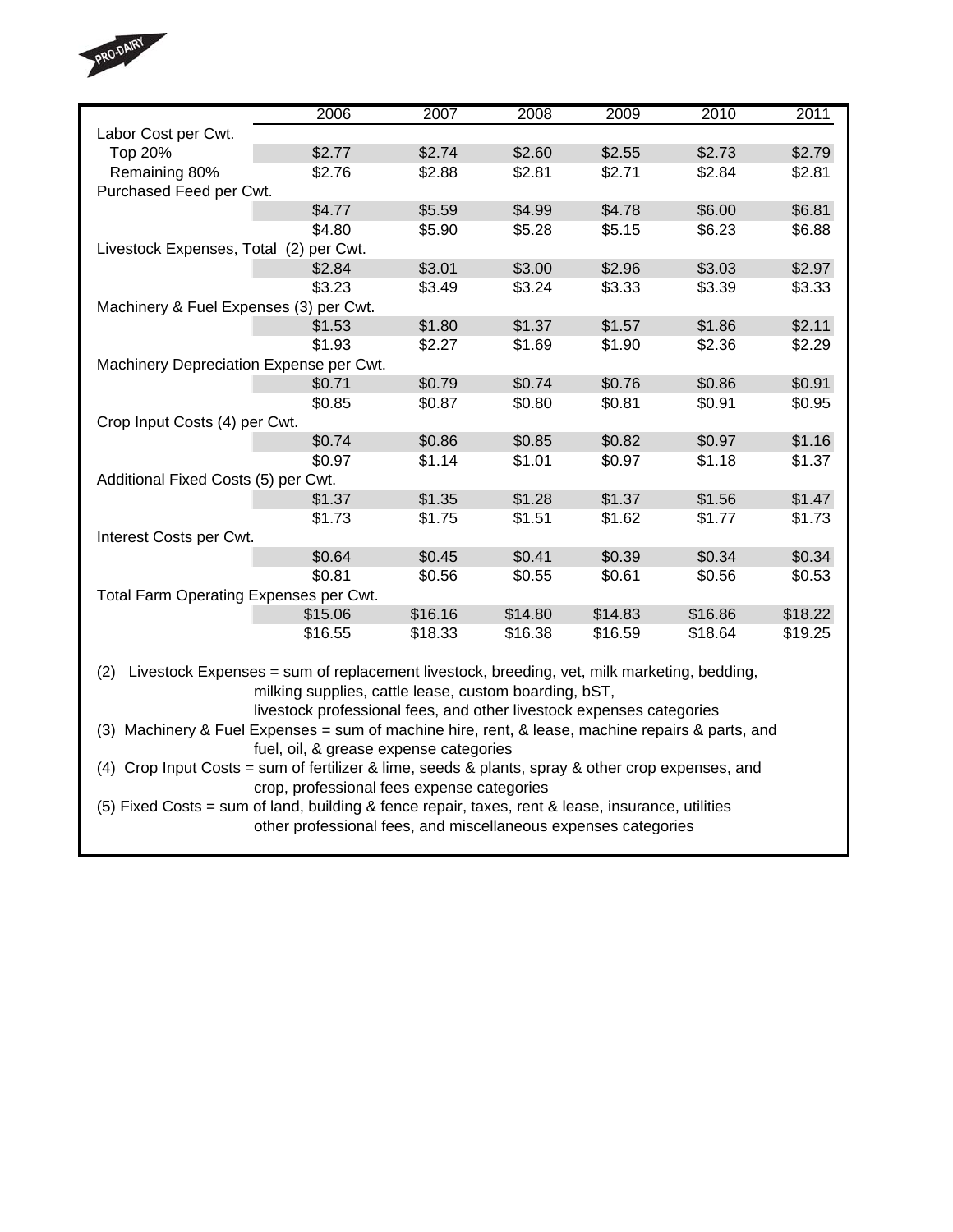

#### **Six Year Per Cwt. Comparison Table 1**

**Same 25 Farms, Top 20% Sorted by Return on Assets w/o Appreciation**

|                                   |            |            | Year       |            |            |            |
|-----------------------------------|------------|------------|------------|------------|------------|------------|
|                                   | 2007       | 2008       | 2009       | 2010       | 2011       | 2012       |
| number of cows                    | 758        | 797        | 848        | 907        | 941        | 988        |
| milk sales in pounds              | 19,291,279 | 20,933,971 | 22,302,714 | 24,003,786 | 24,935,544 | 26,545,472 |
| milk per cow                      | 25,462     | 26,254     | 26,303     | 26,474     | 26,488     | 26,871     |
| <b>RECEIPTS</b>                   |            |            |            |            |            |            |
| milk sales-\$                     | \$20.49    | \$19.23    | \$14.04    | \$18.04    | \$22.04    | \$20.07    |
| dairy cattle sales                | \$1.21     | \$1.27     | \$1.02     | \$1.33     | \$1.56     | \$1.53     |
| dairy calf sales                  | \$0.21     | \$0.12     | \$0.21     | \$0.09     | \$0.08     | \$0.17     |
| other livestock sales             | \$0.00     | \$0.00     | \$0.00     | \$0.00     | \$0.01     | \$0.00     |
| crop sales                        | \$0.51     | \$0.88     | \$0.38     | \$0.83     | \$0.47     | \$0.91     |
| government receipts               | \$0.19     | \$0.16     | \$0.47     | \$0.09     | \$0.10     | \$0.23     |
| custom machine work               | \$0.03     | \$0.01     | \$0.01     | \$0.01     | \$0.09     | \$0.14     |
| gas tax refund                    | \$0.00     | \$0.00     | \$0.00     | \$0.00     | \$0.00     | \$0.00     |
| other                             | \$0.17     | \$0.19     | \$0.22     | \$0.25     | \$0.28     | \$0.33     |
| non-cash transfer(subtract)       | \$0.00     | \$0.00     | \$0.00     | \$0.00     | \$0.00     | \$0.00     |
| Farm operating receipts           | \$22.80    | \$21.86    | \$16.35    | \$20.65    | \$24.61    | \$23.38    |
| <b>EXPENSES</b>                   |            |            |            |            |            |            |
| Hired labor                       | \$2.77     | \$2.74     | \$2.60     | \$2.55     | \$2.73     | \$2.79     |
| Feed                              |            |            |            |            |            |            |
| dairy grain & concentrate         | \$4.77     | \$5.59     | \$4.99     | \$4.78     | \$6.00     | \$6.81     |
| dairy roughage                    | \$0.39     | \$0.36     | \$0.30     | \$0.36     | \$0.36     | \$0.57     |
| nondairy feed                     | \$0.00     | \$0.00     | \$0.00     | \$0.00     | \$0.00     | \$0.00     |
| professional nutritional services | \$0.01     | \$0.00     | \$0.00     | \$0.01     | \$0.01     | \$0.01     |
| Machinery                         |            |            |            |            |            |            |
| machine hire, rent & lease        | \$0.31     | \$0.29     | \$0.33     | \$0.32     | \$0.33     | \$0.39     |
| machine repairs & parts           | \$0.68     | \$0.76     | \$0.59     | \$0.71     | \$0.80     | \$0.95     |
| fuel, oil & grease                | \$0.54     | \$0.75     | \$0.45     | \$0.54     | \$0.74     | \$0.76     |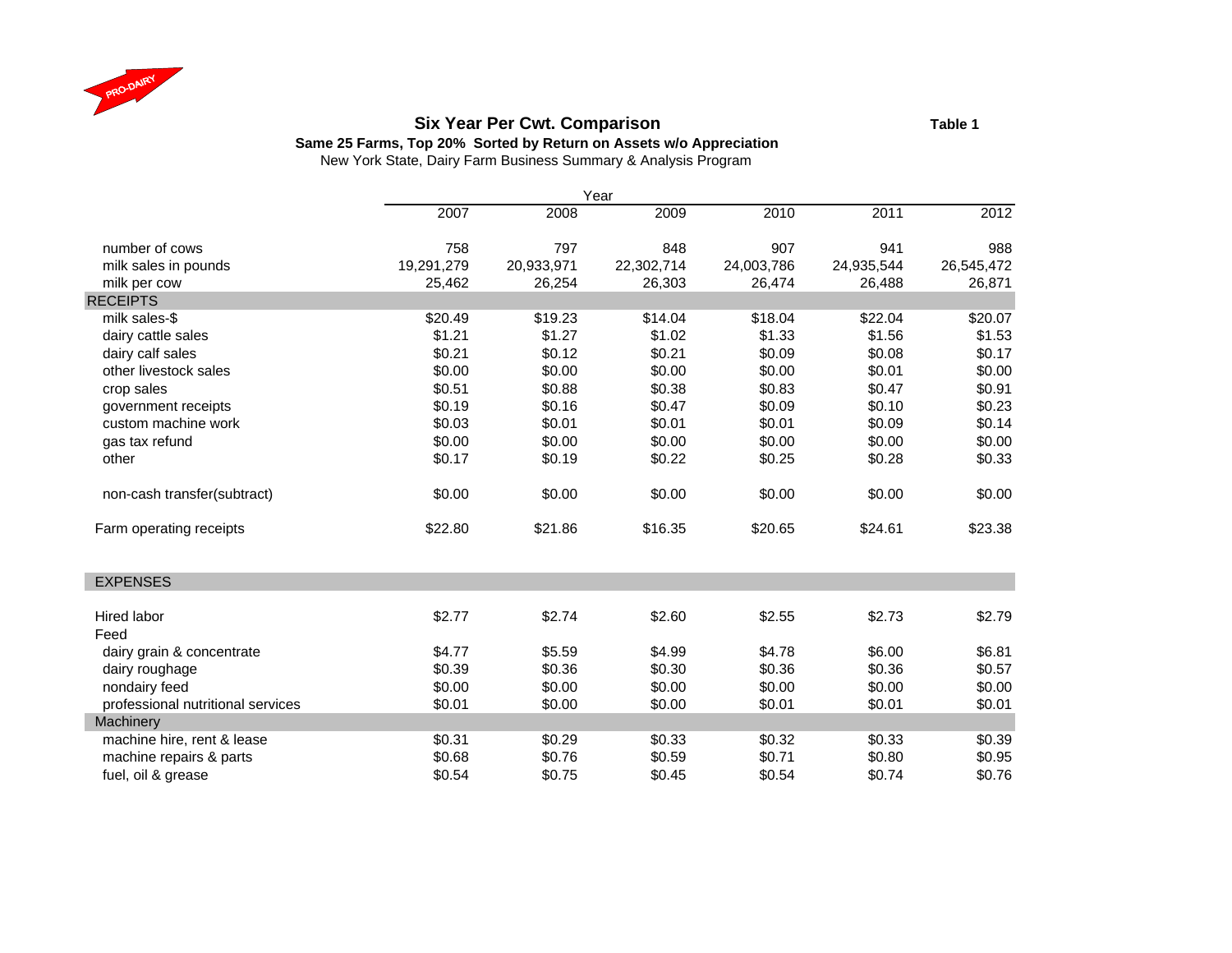

|                                  |         |         |         |         | Table 1 Continued |         |  |  |  |  |
|----------------------------------|---------|---------|---------|---------|-------------------|---------|--|--|--|--|
| Livestock                        | 2006    | 2007    | 2008    | 2009    | 2010              | 2011    |  |  |  |  |
| replacement livestock            | \$0.14  | \$0.11  | \$0.11  | \$0.07  | \$0.10            | \$0.02  |  |  |  |  |
| breeding fees                    | \$0.21  | \$0.23  | \$0.19  | \$0.19  | \$0.21            | \$0.20  |  |  |  |  |
| veterinary & medicine            | \$0.57  | \$0.62  | \$0.58  | \$0.58  | \$0.61            | \$0.60  |  |  |  |  |
| milk marketing                   | \$0.74  | \$0.80  | \$0.84  | \$0.86  | \$0.84            | \$0.85  |  |  |  |  |
| bedding                          | \$0.26  | \$0.24  | \$0.28  | \$0.31  | \$0.32            | \$0.35  |  |  |  |  |
| milking supplies                 | \$0.37  | \$0.42  | \$0.36  | \$0.32  | \$0.36            | \$0.34  |  |  |  |  |
| cattle leased                    | \$0.03  | \$0.02  | \$0.02  | \$0.02  | \$0.02            | \$0.04  |  |  |  |  |
| custom boarding                  | \$0.18  | \$0.24  | \$0.28  | \$0.26  | \$0.29            | \$0.28  |  |  |  |  |
| bST                              | \$0.27  | \$0.24  | \$0.26  | \$0.27  | \$0.19            | \$0.16  |  |  |  |  |
| livestock, professional fees     | \$0.03  | \$0.05  | \$0.04  | \$0.06  | \$0.06            | \$0.06  |  |  |  |  |
| other livestock expense          | \$0.04  | \$0.05  | \$0.05  | \$0.04  | \$0.05            | \$0.07  |  |  |  |  |
| Crops                            |         |         |         |         |                   |         |  |  |  |  |
| fertilizer & lime                | \$0.31  | \$0.38  | \$0.30  | \$0.29  | \$0.35            | \$0.50  |  |  |  |  |
| seeds & plants                   | \$0.23  | \$0.30  | \$0.35  | \$0.35  | \$0.40            | \$0.42  |  |  |  |  |
| spray & other crop expense       | \$0.17  | \$0.15  | \$0.19  | \$0.14  | \$0.20            | \$0.21  |  |  |  |  |
| crop, professional fees          | \$0.03  | \$0.02  | \$0.02  | \$0.04  | \$0.02            | \$0.03  |  |  |  |  |
| Real estate                      |         |         |         |         |                   |         |  |  |  |  |
| land, build., fence repair       | \$0.37  | \$0.29  | \$0.28  | \$0.31  | \$0.35            | \$0.35  |  |  |  |  |
| taxes                            | \$0.17  | \$0.18  | \$0.18  | \$0.17  | \$0.18            | \$0.20  |  |  |  |  |
| rent & lease                     | \$0.14  | \$0.18  | \$0.21  | \$0.20  | \$0.24            | \$0.22  |  |  |  |  |
| Other cash expense               |         |         |         |         |                   |         |  |  |  |  |
| insurance                        | \$0.16  | \$0.16  | \$0.12  | \$0.13  | \$0.15            | \$0.15  |  |  |  |  |
| utilities                        | \$0.36  | \$0.36  | \$0.31  | \$0.37  | \$0.40            | \$0.35  |  |  |  |  |
| interest paid                    | \$0.64  | \$0.45  | \$0.41  | \$0.39  | \$0.34            | \$0.34  |  |  |  |  |
| other, professional fees         | \$0.08  | \$0.09  | \$0.08  | \$0.08  | \$0.10            | \$0.11  |  |  |  |  |
| miscellaneous                    | \$0.09  | \$0.09  | \$0.08  | \$0.10  | \$0.14            | \$0.09  |  |  |  |  |
| Farm operating expenses          | \$15.06 | \$16.16 | \$14.80 | \$14.83 | \$16.86           | \$18.22 |  |  |  |  |
| <b>Expansion Cattle</b>          | \$0.19  | \$0.21  | \$0.08  | \$0.05  | \$0.04            | \$0.06  |  |  |  |  |
| <b>Extraordinary Expense</b>     | \$0.00  | \$0.00  | \$0.00  | \$0.00  | \$0.00            | \$0.00  |  |  |  |  |
| <b>Machinery Depreciation</b>    | \$0.71  | \$0.79  | \$0.74  | \$0.76  | \$0.86            | \$0.91  |  |  |  |  |
| <b>Building Depreciation</b>     | \$0.47  | \$0.51  | \$0.45  | \$0.49  | \$0.53            | \$0.57  |  |  |  |  |
| <b>Total Accrual Expenses</b>    | \$16.43 | \$17.67 | \$16.08 | \$16.14 | \$18.29           | \$19.75 |  |  |  |  |
| Net Farm Income w/o Appreciaiton | \$6.38  | \$4.19  | \$0.27  | \$4.51  | \$6.32            | \$3.63  |  |  |  |  |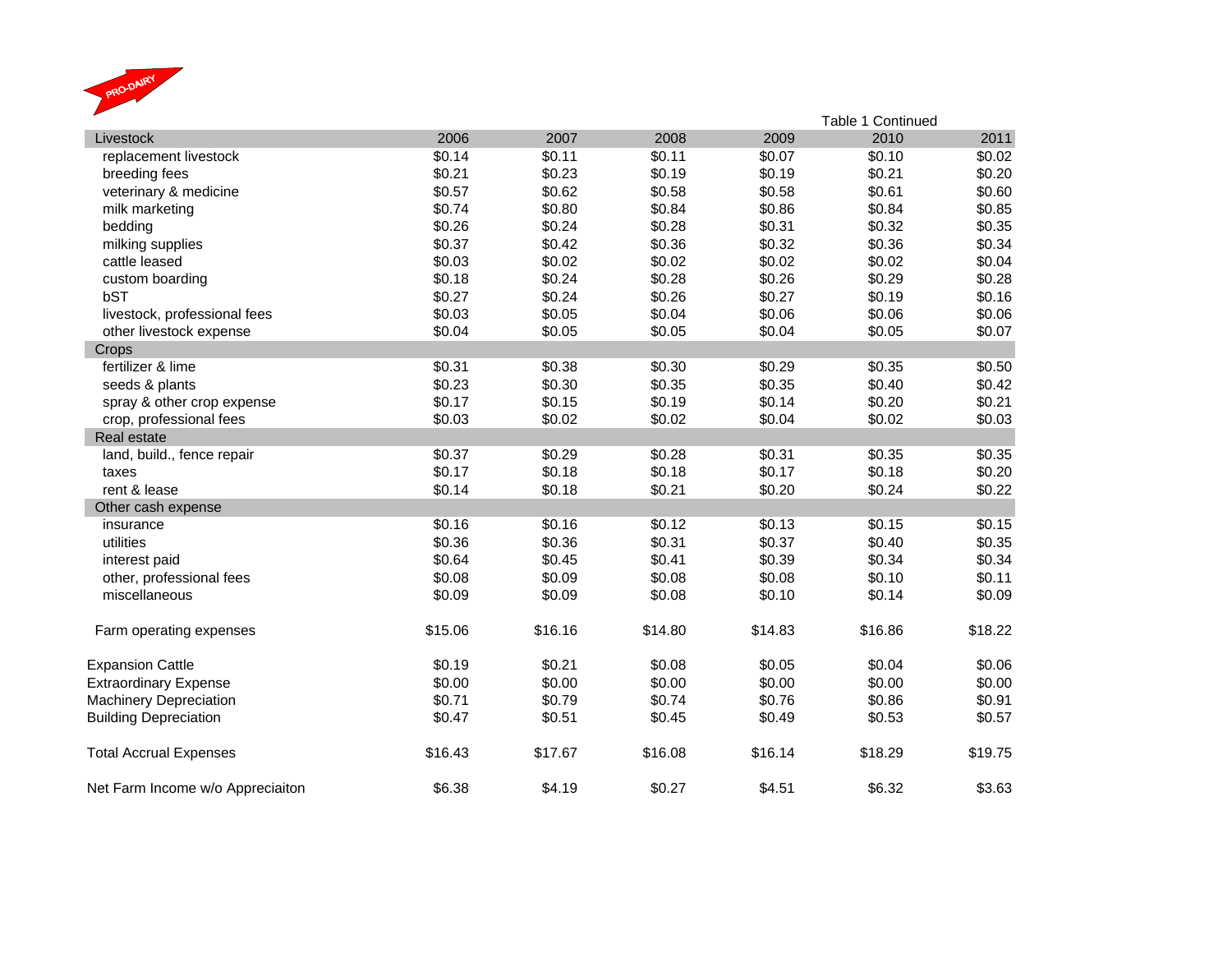

### **Selected Characteristics, Six Year Comparison Table 2**

**Same 25 Farms, Top 20%, Sorted by Return on Assets w/o Appreciation**

|                                            | Year |            |    |            |    |            |    |            |    |            |    |            |          |
|--------------------------------------------|------|------------|----|------------|----|------------|----|------------|----|------------|----|------------|----------|
|                                            |      | 2007       |    | 2008       |    | 2009       |    | 2010       |    | 2011       |    | 2012       | Percent  |
| <b>Size of Business</b>                    |      |            |    |            |    |            |    |            |    |            |    |            | Change   |
| average number of cows                     |      | 758        |    | 797        |    | 848        |    | 907        |    | 941        |    | 988        | 30.4%    |
| average number of heifers                  |      | 600        |    | 652        |    | 710        |    | 784        |    | 827        |    | 851        | 41.7%    |
| percent heifers to cows                    |      | 79%        |    | 82%        |    | 84%        |    | 87%        |    | 88%        |    | 86%        |          |
| milk sold, pounds                          |      | 19,291,279 |    | 20,933,971 |    | 22,302,714 |    | 24,003,786 |    | 24,935,544 |    | 26,545,472 | 37.6%    |
| worker equivalent                          |      | 16.10      |    | 16.95      |    | 17.33      |    | 18.02      |    | 19.35      |    | 20.67      | 28.4%    |
| total tillable acres                       |      | 1,375      |    | 1,467      |    | 1,612      |    | 1,652      |    | 1,745      |    | 1,829      | 33.0%    |
| <b>Rates of Production</b>                 |      |            |    |            |    |            |    |            |    |            |    |            |          |
| milk sold per cow, pounds                  |      | 25,462     |    | 26,254     |    | 26,303     |    | 26,474     |    | 26,488     |    | 26,871     | 5.5%     |
| hay DM per acre, tons                      |      | 3.28       |    | 3.92       |    | 3.86       |    | 3.89       |    | 3.95       |    | 3.38       | 3.0%     |
| corn silage per acre, tons                 |      | 19.28      |    | 20.40      |    | 19.36      |    | 20.92      |    | 16.27      |    | 17.23      | $-10.6%$ |
| grain acres per cow                        |      | 0.19       |    | 0.30       |    | 0.31       |    | 0.30       |    | 0.26       |    | 0.21       | 10.6%    |
| cull rate                                  |      | 33%        |    | 33%        |    | 34%        |    | 33%        |    | 35%        |    | 37%        | 12.1%    |
| net calf & cow sales, per cow              | \$   | 279        | \$ | 281        | \$ | 274        | \$ | 344        | \$ | 396        | \$ | 433        |          |
| Labor Efficiency                           |      |            |    |            |    |            |    |            |    |            |    |            |          |
| cows per worker                            |      | 47.1       |    | 47.0       |    | 48.9       |    | 50.3       |    | 48.7       |    | 47.8       | 1.6%     |
| milk sold per worker, pounds               |      | 1,198,278  |    | 1,235,164  |    | 1,287,004  |    | 1,332,064  |    | 1,288,992  |    | 1,284,407  | 7.2%     |
| <b>Cost Control and Milk Price</b>         |      |            |    |            |    |            |    |            |    |            |    |            |          |
| grain & conc. purchased as % of milk sales |      | 23%        |    | 30%        |    | 36%        |    | 27%        |    | 28%        |    | 34%        |          |
| dairy feed & crop expense per cwt. milk    | \$   | 5.90       | \$ | 6.80       | \$ | 6.14       | \$ | 5.97       | \$ | 7.33       | \$ | 8.54       |          |
| labor and machinery costs per cow          | \$   | 1,427      | \$ | 1,563      | \$ | 1,397      | \$ | 1,444      | \$ | 1,603      | \$ | 1,722      | 20.7%    |
| labor cost per cwt.                        |      | 2.77       | \$ | 2.74       | \$ | 2.60       | \$ | 2.55       | \$ | 2.73       | \$ | 2.79       |          |
| labor cost per hired worker equivalent     | \$   | 38,491     | \$ | 39,292     | \$ | 38,570     | \$ | 39,068     | \$ | 40,500     | \$ | 41,026     | 6.6%     |
| operating cost of producting milk per cwt. | \$   | 12.92      | \$ | 13.74      | \$ | 12.57      | \$ | 12.28      | \$ | 14.33      | \$ | 14.96      |          |
| purch. input cost of prod. milk per cwt.   | \$   | 14.11      | \$ | 15.04      | \$ | 13.77      | \$ | 13.53      | \$ | 15.72      | \$ | 16.44      |          |
| total cost of producing milk per cwt.      | \$   | 15.81      | \$ | 16.85      | \$ | 15.56      | \$ | 15.32      | \$ | 17.74      | \$ | 18.53      |          |
| net milk price per cwt.                    | \$   | 19.75      | \$ | 18.43      | \$ | 13.20      | \$ | 17.18      | \$ | 21.20      | \$ | 19.22      |          |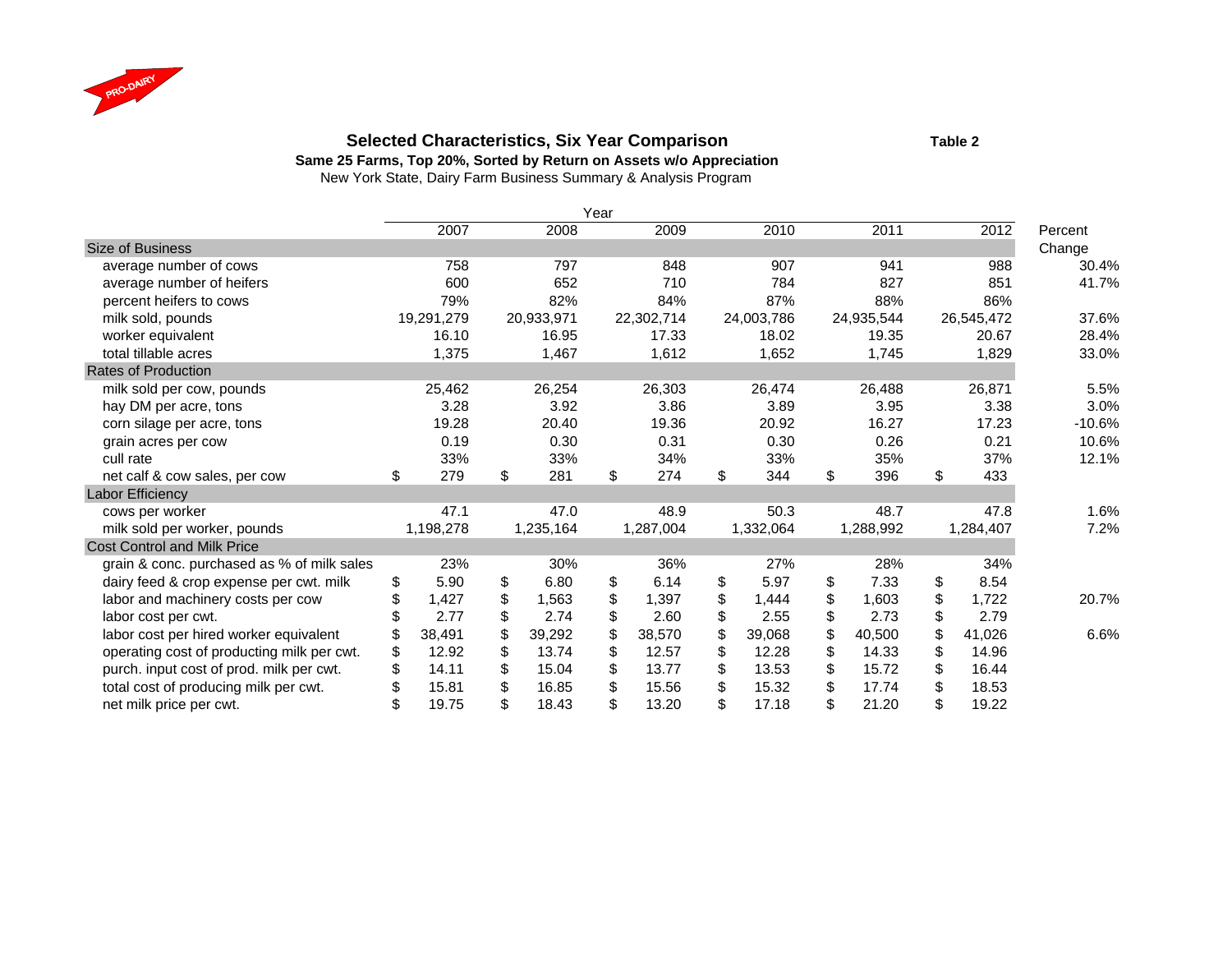

|                                               |    |             |               | Table 2 Continued |               |    |             |    |             |    |             |             |
|-----------------------------------------------|----|-------------|---------------|-------------------|---------------|----|-------------|----|-------------|----|-------------|-------------|
| Capital Efficiency(average for year)          |    | 2006        | 2007          |                   | 2008          |    | 2009        |    | 2010        |    | 2011        |             |
| farm capital per cow                          | \$ | 8,377       | \$<br>9,148   | \$                | 8,933         | \$ | 8,717       | \$ | 9,625       | \$ | 10,517      | 25.5%       |
| machinery and equipment per cow               | \$ | 1,320       | \$<br>1,471   | \$                | 1,494         | \$ | 1,434       | \$ | 1,543       | \$ | 1,698       | 28.6%       |
| asset turnover ratio                          |    | 0.73        | 0.64          |                   | 0.48          |    | 0.65        |    | 0.69        |    | 0.62        |             |
| net reinvestment per cow                      | \$ | (994)       | \$<br>(1,001) | \$                | (503)         | \$ | (671)       | \$ | (1,326)     | \$ | (1, 125)    |             |
| Profitability                                 |    |             |               |                   |               |    |             |    |             |    |             |             |
| net farm income without appreciaiton          |    | \$1,230,225 | \$<br>877,325 | \$                | 60,718        |    | \$1,082,504 |    | \$1,576,971 | \$ | 963,240     | \$5,790,983 |
| net farm income w/o apprec. per cow           |    | 1,624       | \$<br>1,100   | \$                | 72            | \$ | 1,194       | \$ | 1,675       | \$ | 975         |             |
| net farm income with appreciation             |    | \$1,472,209 | \$<br>937,341 | \$                | 86,194        |    | \$1,254,753 |    | \$1,693,255 |    | \$1,242,231 |             |
| net farm income with apprec. per cow          | S  | 1,943       | \$<br>1,176   | \$                | 102           | \$ | 1,384       | \$ | 1,799       | \$ | 1,257       |             |
| labor & management income per oper.           | \$ | 512,423     | \$<br>298,553 | \$                | (95, 746)     | \$ | 385,655     |    | 553,331     | \$ | 255,287     | \$1,909,503 |
| net non-farm withdrawals per cwt.             | \$ | 1.31        | \$<br>2.41    | \$                | 1.04          | \$ | 1.18        | \$ | 1.18        | \$ | 2.07        |             |
| rate of return on equity capital with apprec. |    | 31.7%       | 16.0%         |                   | $-1.1%$       |    | 20.2%       |    | 23.0%       |    | 13.9%       |             |
| rate of return on all capital with apprec.    |    | 23.4%       | 12.4%         |                   | 0.5%          |    | 15.1%       |    | 17.7%       |    | 11.0%       |             |
| rate of return on equity capital w/0 apprec.  |    | 26.0%       | 14.8%         |                   | $-1.6%$       |    | 17.1%       |    | 21.2%       |    | 10.2%       |             |
| rate of return on all capital w/o apprec.     |    | 19.6%       | 11.6%         |                   | 0.1%          |    | 12.9%       |    | 16.4%       |    | 8.3%        |             |
| <b>Financial Summary</b>                      |    |             |               |                   |               |    |             |    |             |    |             |             |
| farm net worth, end of year                   |    | \$4,880,086 | \$5,207,853   |                   | \$4,998,865   |    | \$5,854,536 |    | \$7,225,994 |    | \$7,899,620 | 114.5%      |
| debt to asset ratio                           |    | 0.30        | 0.31          |                   | 0.34          |    | 0.29        |    | 0.26        |    | 0.27        |             |
| farm debt per cow                             | \$ | 2,709       | \$<br>2,902   | \$                | 2,907         | \$ | 2,588       | \$ | 2,664       | \$ | 2,961       | 9.3%        |
| debt coverage ratio                           |    | 3.90        | 1.87          |                   | 0.57          |    | 2.80        |    | 3.72        |    | 2.39        |             |
| working capital, as % of expenses             |    | 25%         | 22%           |                   | 14%           |    | 22%         |    | 30%         |    | 28%         |             |
| retained earnings                             |    | 982,293     | \$<br>379,315 |                   | $$$ (168,782) | \$ | 801,872     |    | \$1,282,533 | \$ | 416,985     | \$3,694,216 |
| valuation equity                              |    | 150,821     | \$(100, 313)  | \$                | (78,960)      | \$ | 34,108      |    | (58, 141)   | \$ | 73,065      | 20,582      |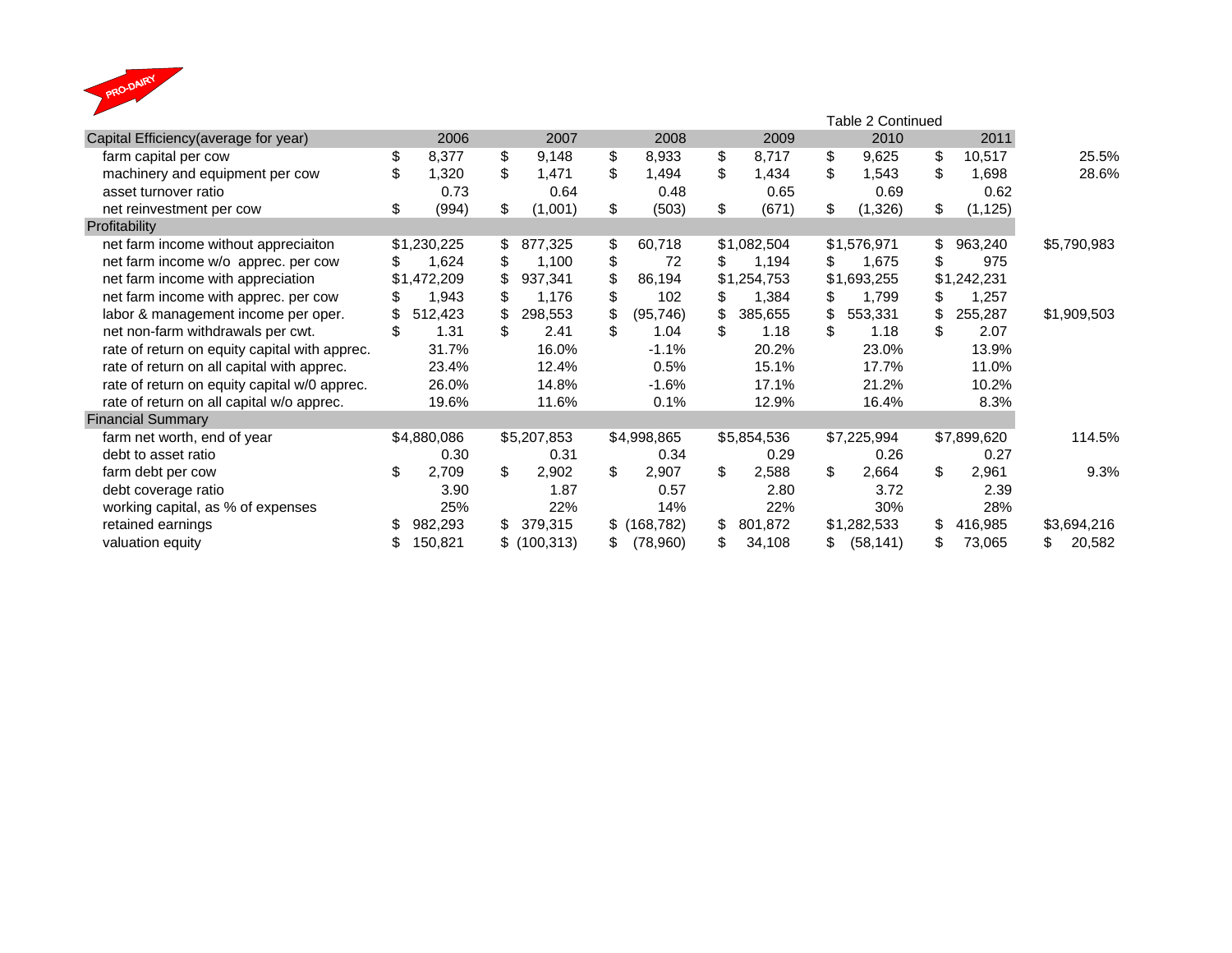

#### **Six Year Per Cwt. Comparison Table 3**

**Same 99 Farms, Bottom 80% Sorted by ROA w/o Appreciation**

|                                   |            |            |            | Year       |            |            |
|-----------------------------------|------------|------------|------------|------------|------------|------------|
|                                   | 2007       | 2008       | 2009       | 2010       | 2011       | 2012       |
| number of cows                    | 470        | 486        | 507        | 535        | 549        | 565        |
| milk sales in pounds              | 10,979,361 | 11,639,353 | 12,162,706 | 12,990,697 | 13,404,742 | 14,158,193 |
| milk per cow                      | 23,364     | 23,973     | 23,983     | 24,298     | 24,420     | 25,067     |
| <b>RECEIPTS</b>                   |            |            |            |            |            |            |
| milk sales-\$                     | \$20.34    | \$19.31    | \$13.84    | \$17.73    | \$21.48    | \$19.64    |
| dairy cattle sales                | \$1.26     | \$1.29     | \$1.23     | \$1.15     | \$1.28     | \$1.57     |
| dairy calf sales                  | \$0.12     | \$0.12     | \$0.14     | \$0.10     | \$0.14     | \$0.19     |
| other livestock sales             | \$0.66     | \$1.03     | \$0.30     | \$0.77     | \$0.07     | \$0.06     |
| crop sales                        | \$0.66     | \$1.03     | \$0.30     | \$0.77     | \$0.51     | \$0.75     |
| government receipts               | \$0.31     | \$0.18     | \$0.65     | \$0.16     | \$0.13     | \$0.31     |
| custom machine work               | \$0.06     | \$0.06     | \$0.05     | \$0.04     | \$0.05     | \$0.05     |
| gas tax refund                    | \$0.00     | \$0.00     | \$0.00     | \$0.00     | \$0.00     | \$0.00     |
| other                             | \$0.33     | \$0.30     | \$0.32     | \$0.33     | \$0.51     | \$0.44     |
| non-cash transfer(subtract)       | \$0.00     | \$0.00     | \$0.00     | \$0.00     | \$0.00     | \$0.00     |
| Farm operating receipts           | \$23.15    | \$22.38    | \$16.56    | \$20.33    | \$24.17    | \$23.02    |
| <b>EXPENSES</b>                   |            |            |            |            |            |            |
| Hired labor                       | \$2.76     | \$2.88     | \$2.81     | \$2.71     | \$2.84     | \$2.81     |
| Feed                              |            |            |            |            |            |            |
| dairy grain & concentrate         | \$4.80     | \$5.90     | \$5.28     | \$5.15     | \$6.23     | \$6.88     |
| dairy roughage                    | \$0.33     | \$0.34     | \$0.28     | \$0.28     | \$0.31     | \$0.31     |
| nondairy feed                     | \$0.00     | \$0.00     | \$0.00     | \$0.00     | \$0.00     | \$0.00     |
| professional nutritional services | \$0.00     | \$0.00     | \$0.00     | \$0.01     | \$0.00     | \$0.00     |
| Machinery                         |            |            |            |            |            |            |
| machine hire, rent & lease        | \$0.35     | \$0.38     | \$0.33     | \$0.39     | \$0.41     | \$0.40     |
| machine repairs & parts           | \$0.88     | \$0.91     | \$0.75     | \$0.83     | \$1.03     | \$0.98     |
| fuel, oil & grease                | \$0.70     | \$0.98     | \$0.60     | \$0.68     | \$0.92     | \$0.91     |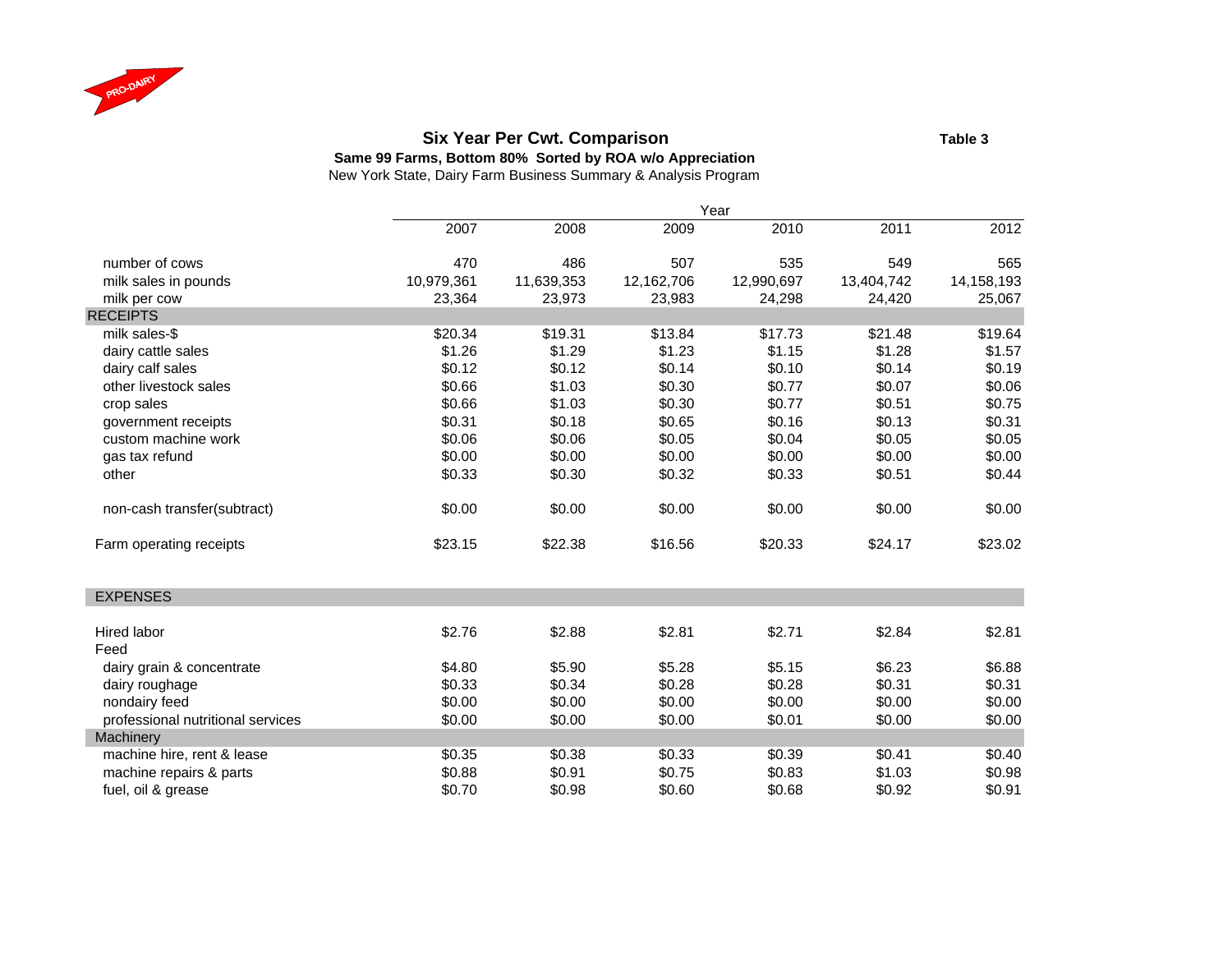

|                                  |         |         |          |         | Table 3 Continued |         |
|----------------------------------|---------|---------|----------|---------|-------------------|---------|
| Livestock                        | 2006    | 2007    | 2008     | 2009    | 2010              | 2011    |
| replacement livestock            | \$0.07  | \$0.12  | \$0.03   | \$0.04  | \$0.11            | \$0.05  |
| breeding fees                    | \$0.25  | \$0.29  | \$0.23   | \$0.23  | \$0.24            | \$0.22  |
| veterinary & medicine            | \$0.68  | \$0.69  | \$0.67   | \$0.67  | \$0.71            | \$0.69  |
| milk marketing                   | \$0.82  | \$0.89  | \$0.89   | \$0.91  | \$0.86            | \$0.87  |
| bedding                          | \$0.32  | \$0.38  | \$0.38   | \$0.39  | \$0.42            | \$0.43  |
| milking supplies                 | \$0.37  | \$0.37  | \$0.37   | \$0.36  | \$0.36            | \$0.35  |
| cattle leased                    | \$0.02  | \$0.01  | \$0.01   | \$0.01  | \$0.01            | \$0.02  |
| custom boarding                  | \$0.31  | \$0.33  | \$0.31   | \$0.35  | \$0.33            | \$0.37  |
| bST                              | \$0.25  | \$0.24  | \$0.23   | \$0.24  | \$0.20            | \$0.17  |
| livestock, professional fees     | \$0.05  | \$0.05  | \$0.05   | \$0.05  | \$0.06            | \$0.06  |
| other livestock expense          | \$0.09  | \$0.12  | \$0.09   | \$0.08  | \$0.10            | \$0.09  |
| Crops                            |         |         |          |         |                   |         |
| fertilizer & lime                | \$0.43  | \$0.51  | \$0.37   | \$0.34  | \$0.49            | \$0.60  |
| seeds & plants                   | \$0.30  | \$0.36  | \$0.37   | \$0.39  | \$0.41            | \$0.47  |
| spray & other crop expense       | \$0.22  | \$0.23  | \$0.23   | \$0.21  | \$0.24            | \$0.28  |
| crop, professional fees          | \$0.02  | \$0.04  | \$0.03   | \$0.04  | \$0.04            | \$0.03  |
| Real estate                      |         |         |          |         |                   |         |
| land, build., fence repair       | \$0.31  | \$0.34  | \$0.21   | \$0.23  | \$0.34            | \$0.33  |
| taxes                            | \$0.23  | \$0.21  | \$0.22   | \$0.23  | \$0.25            | \$0.24  |
| rent & lease                     | \$0.32  | \$0.31  | \$0.28   | \$0.30  | \$0.30            | \$0.28  |
| Other cash expense               |         |         |          |         |                   |         |
| insurance                        | \$0.19  | \$0.18  | \$0.19   | \$0.18  | \$0.19            | \$0.19  |
| utilities                        | \$0.44  | \$0.44  | \$0.40   | \$0.45  | \$0.45            | \$0.41  |
| interest paid                    | \$0.81  | \$0.56  | \$0.55   | \$0.61  | \$0.56            | \$0.53  |
| other, professional fees         | \$0.10  | \$0.11  | \$0.10   | \$0.11  | \$0.12            | \$0.12  |
| miscellaneous                    | \$0.13  | \$0.14  | \$0.11   | \$0.12  | \$0.11            | \$0.14  |
| Farm operating expenses          | \$16.55 | \$18.33 | \$16.38  | \$16.59 | \$18.64           | \$19.25 |
| <b>Expansion Cattle</b>          | \$0.12  | \$0.22  | \$0.19   | \$0.12  | \$0.04            | \$0.19  |
| <b>Extraordinary Expense</b>     | \$0.01  | \$0.01  | \$0.01   | \$0.01  | \$0.00            | \$0.01  |
| <b>Machinery Depreciation</b>    | \$0.85  | \$0.87  | \$0.80   | \$0.81  | \$0.91            | \$0.95  |
| <b>Building Depreciation</b>     | \$0.53  | \$0.57  | \$0.55   | \$0.56  | \$0.58            | \$0.59  |
| <b>Total Accrual Expenses</b>    | \$18.07 | \$20.01 | \$17.93  | \$18.09 | \$20.16           | \$20.99 |
| Net Farm Income w/o Appreciaiton | \$5.08  | \$2.37  | $-$1.37$ | \$2.24  | \$4.01            | \$2.03  |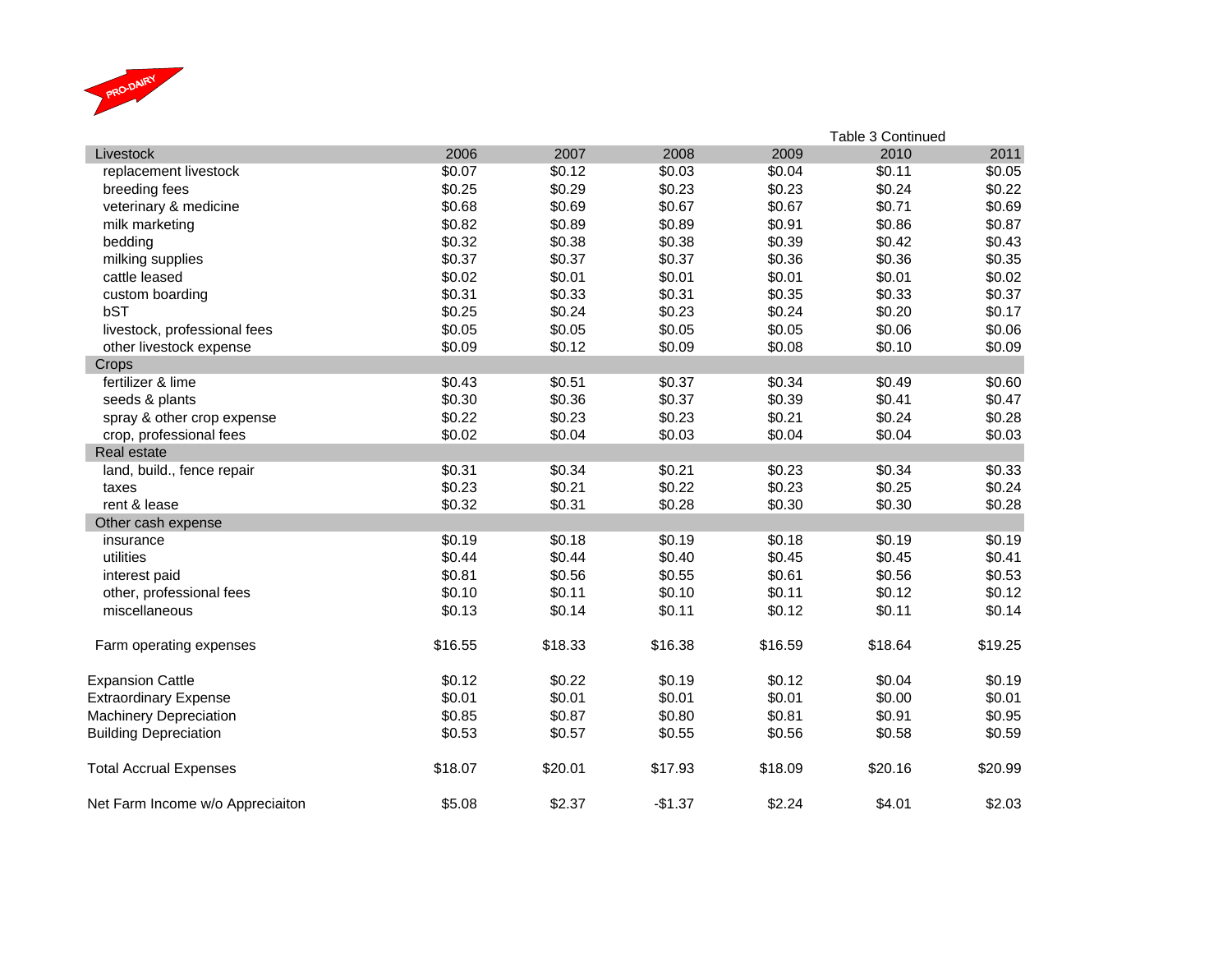

### **Selected Characteristics, Six Year Comparison Table 4**

**Same 99 Farms, Bottom 80%, Sorted by Return on Assets w/o Appreciation**

|                                            |             |              |              | Year |            |             |              |          |
|--------------------------------------------|-------------|--------------|--------------|------|------------|-------------|--------------|----------|
|                                            | 2007        | 2008         | 2009         |      | 2010       | 2011        | 2012         | Percent  |
| <b>Size of Business</b>                    |             |              |              |      |            |             |              | Change   |
| average number of cows                     | 470         | 486          | 507          |      | 535        | 549         | 565          | 20.2%    |
| average number of heifers                  | 382         | 409          | 440          |      | 462        | 478         | 489          | 28.0%    |
| percent heifers to cows                    | 81%         | 84%          | 87%          |      | 86%        | 87%         | 87%          |          |
| milk sold, pounds                          | 10,979,361  | 11,639,353   | 12,162,706   |      | 12,990,697 | 13,404,742  | 14,158,193   | 29.0%    |
| worker equivalent                          | 11.10       | 11.59        | 12.08        |      | 12.39      | 12.75       | 13.28        | 19.7%    |
| total tillable acres                       | 997         | 1,054        | 1,088        |      | 1,139      | 1,161       | 1,215        | 21.9%    |
| Rates of Production                        |             |              |              |      |            |             |              |          |
| milk sold per cow, pounds                  | 23,364      | 23,973       | 23,983       |      | 24,298     | 24,420      | 25,067       | 7.3%     |
| hay DM per acre, tons                      | 3.19        | 3.70         | 3.45         |      | 3.67       | 3.44        | 3.02         | $-5.3%$  |
| corn silage per acre, tons                 | 19.25       | 19.99        | 19.05        |      | 19.28      | 16.82       | 16.79        | $-12.8%$ |
| grain acres per cow                        | 0.29        | 0.32         | 0.30         |      | 0.31       | 0.30        | 0.27         | $-8.2%$  |
| cull rate, %                               | 32          | 34           | 34           |      | 35         | 36          | 34           | 6.3%     |
| net calf & cow sales, per cow              | \$<br>278   | \$<br>256    | \$<br>274    | \$   | 267        | \$<br>312   | \$<br>380    |          |
| Labor Efficiency                           |             |              |              |      |            |             |              |          |
| cows per worker                            | 42.3        | 41.9         | 42.0         |      | 43.1       | 43.0        | 42.5         | 0.4%     |
| milk sold per worker, pounds               | 989,354     | 1,004,475    | 1,007,124    |      | 1,048,271  | 1,051,146   | 1,065,928    | 7.7%     |
| <b>Cost Control and Milk Price</b>         |             |              |              |      |            |             |              |          |
| grain & conc. purchased as % of milk sales | 22.95       | 29.71        | 37.30        |      | 28.39      | 28.53       | 34.55        |          |
| dairy feed & crop expense per cwt. milk    | \$<br>6.10  | \$<br>7.38   | \$<br>6.57   | \$   | 6.40       | \$<br>7.72  | \$<br>8.57   |          |
| labor and machinery costs per cow          | \$<br>1,507 | \$<br>1,661  | \$<br>1,490  | \$   | 1,527      | \$<br>1,707 | \$<br>1,739  | 15.4%    |
| labor cost per cwt.                        | 2.76        | \$<br>2.88   | \$<br>2.81   | \$   | 2.71       | \$<br>2.84  | \$<br>2.81   |          |
| labor cost per hired worker equivalent     | 34,185      | \$<br>35,736 | \$<br>34,893 | \$   | 34,668     | 36,388      | \$<br>36,369 | 6.4%     |
| operating cost of producting milk per cwt. | \$<br>13.87 | \$<br>15.49  | \$<br>13.86  | \$   | 14.11      | \$<br>15.99 | \$<br>16.06  |          |
| purch. input cost of prod. milk per cwt.   | 15.26       | \$<br>16.94  | \$<br>15.21  |      | 15.49      | \$<br>17.48 | \$<br>17.61  |          |
| total cost of producing milk per cwt.      | 17.25       | 19.02        | 17.23        |      | 17.42      | 19.58       | \$<br>19.81  |          |
| net milk price per cwt.                    | 19.52       | \$<br>18.42  | \$<br>12.95  | \$   | 16.82      | \$<br>20.62 | \$<br>18.77  |          |